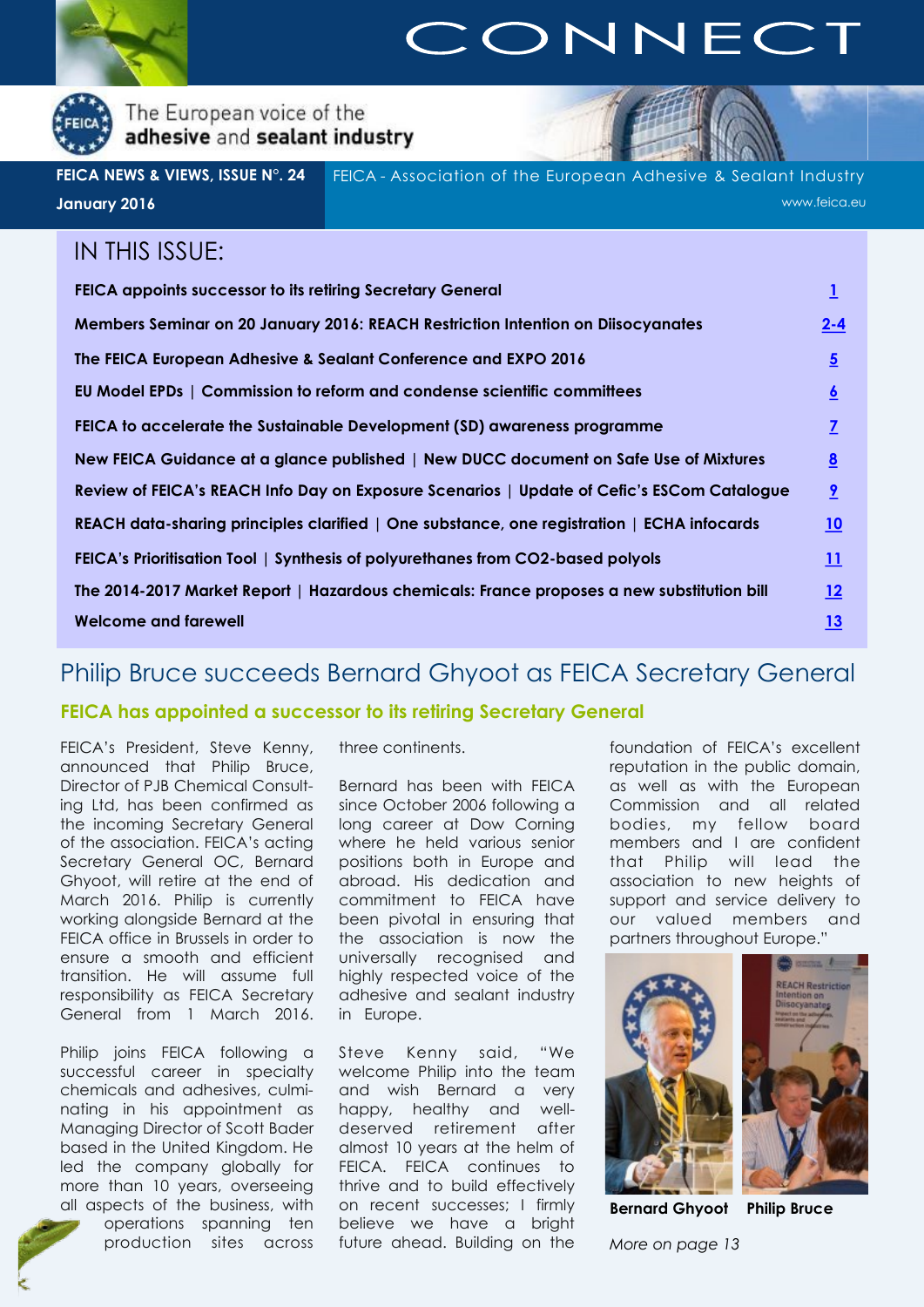## <span id="page-1-0"></span>Members Seminar: REACH Restriction Intention on Diisocyanates

**Impact on the adhesives, sealants and construction industries**



**On 20 January 2016, almost 70 participants gathered at the FEICA co-organised Members Seminar titled 'REACH Intention on Diisocyanates – Impact on the adhesives, sealants and construction industries'.** 

The event, which took place in Brussels, was co-organised with Deutsche Bauchemie e.V. (DB) and Industrieverband Klebstoffe e.V. (IVK).

The seminar focused on explaining the current status of the diisocyanates restriction proposal developed by the German REACH authority, BAuA (German Federal Institute for Occupational Safety and Health), and the industry activities within the PU (polyurethane) Exchange Panel.

**The speakers addressed various aspects of diisocyanates and the impact of the restriction proposal on the production and use of adhesives, sealants and other construction chemicals.** 

During the workshops that followed the presentations, possible inputs to the regulatory process were discussed and consequently evaluated. These workshops also provided an opportunity for attendees to share their concerns and raise questions.

**As IVK, DB and FEICA are closely working together in the PU Exchange Panel, we agreed it would be useful to hold this event in order to clearly illustrate the potential impact that the REACH restriction may have on all our members' businesses, whilst also being able to hear firsthand what their specific concerns may be so that we can engage in a useful and constructive debate.** 





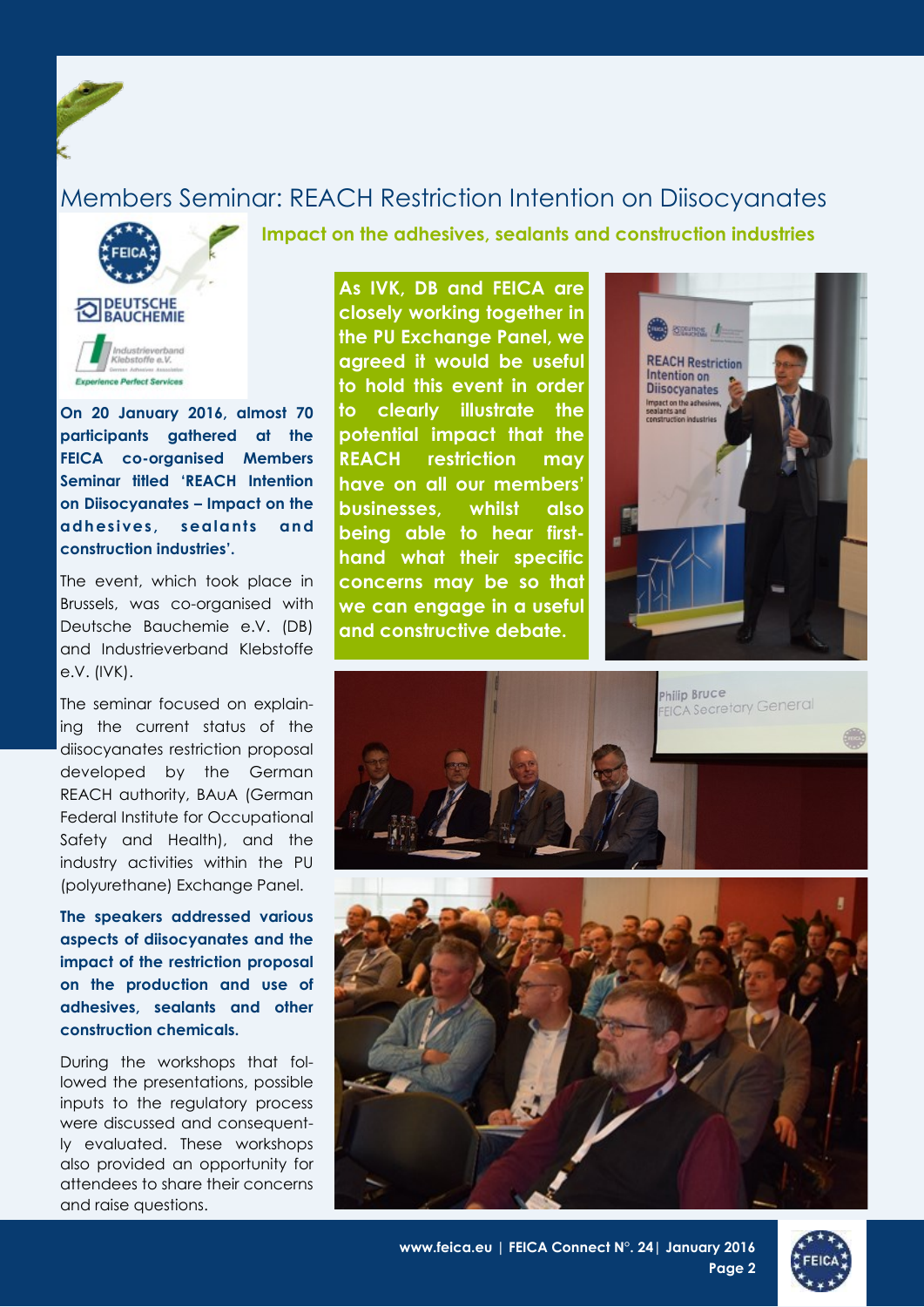#### *(continued from page 2)* Members Seminar REACH Restriction Intention on Diisocyanates

The first speaker at the seminar was **Jörg Palmersheim**, Secretary General of ISOPA (the European Diisocyanate and Polyol Producers Association) and ALIPA (the European Aliphatic Isocyanates Producers Association). After going through the history and current status of the regulatory work on diisocyanates, Jörg detailed the industry advocacy strategy, which includes cooperating with BAuA to enable a pragmatic, credible and reliable mandatory product stewardship programme (as a REACH restriction), with exemptions where appropriate and applicable. The objective is to minimise the additional burden to our industry and reach a harmonised approach for all 28 EU countries.



The Seminar **Dr Hans-Georg Kinzelmann**, Corporate Director R&D (Henkel KGaA) and IVK representative on the PU Exchange Panel, talked about the restriction intention of BAuA and the role of the PU Exchange Panel. Hans-Georg's presentation touched on the workforce potentially exposed to diisocyanates across the value chain in Europe, which was established following a survey held in 2014, alternatives for polyurethane, BAuA's Registry of Intent, and the expected date of submission to ECHA and the European Commission. Hans-Georg stressed that harmonised and clearly defined training schemes as the core of the BAuA approach are broadly supported by industry which sees the BAuA approach as a logical advancement of its efforts over recent decades to further improve worker safety. The industry is therefore actively participating in the upcoming process with BAuA and with all other REACH competent authorities in Europe.

> **Dr Torsten Funk**, Regulatory Compliance Manager Chemical Safety (Sika Services AG) and FEICA representative on the PU Exchange Panel, followed up on Hans-Georg's presentation by speaking on the criteria for exemption of products and uses. Torsten also elaborated on the survey on uses of PU products in Europe and the results that were submitted by FEICA, CEPE, FSK,

IVK and DBC. As a result more than seventy use descriptions had been collected and four examples were presented to BAuA. From the questionnaire it was established that the majority of uses are adhesive applications. Torsten added that the legislative process on European level will typically take two to three years until regulation comes into force, which translates into 2018 at the earliest.

Next in line was **Martin Glöckner**, EHS Sustainability Manager (Deutsche Bauchemie e.V.) and DB representative on the PU Exchange Panel. Martin talked about the organisational and technical conditions for further use of diisocyanate-containing products. He highlighted which companies have to consider Annex N "Training" and elaborated on the principles of the training, what it would entail, and who should be exempt. Martin finished by clearly stating the position of the adhesives, sealants and construction chemicals industry and the difference between Annex "N" and "M".

In the final presentation, **Didier Leroy**, Technical Director at CEPE (European Association of paint, printing ink and artists' colours producers), shared the viewpoints of the paints and coatings industry with regard to diisocyanates.



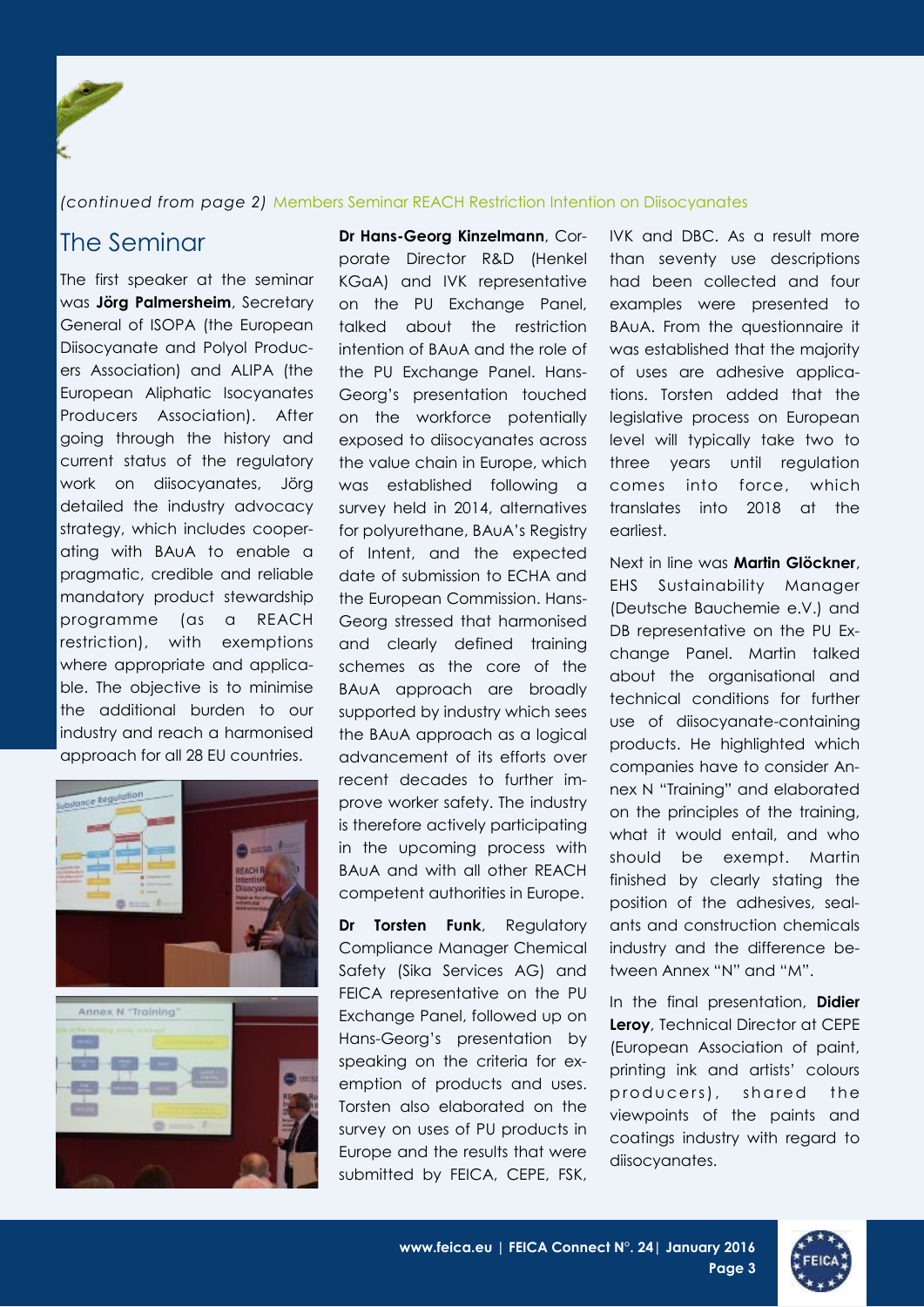

*(continued from page 3)* Members Seminar REACH Restriction Intention on Diisocyanates

## The Workshops

During the workshops, valuable feedback was given on the presentations. The first workshop focused on the **USES** to be exempted from restriction and the second focussed on the **CONDITIONS** for further use. Topics covering everything from in-house measurements and data to worst-case scenarios and

e-learning were covered, resulting in very positive and useful discussions. Attendees were split into groups of eight to ten people in order to facilitate the debate.

**The general feedback from the event has been very positive, which demonstrates that this formula is one to be repeated!**



Presentation proceedings are available for Members on our Extranet. Please note that these documents are for members only and not for distribution.



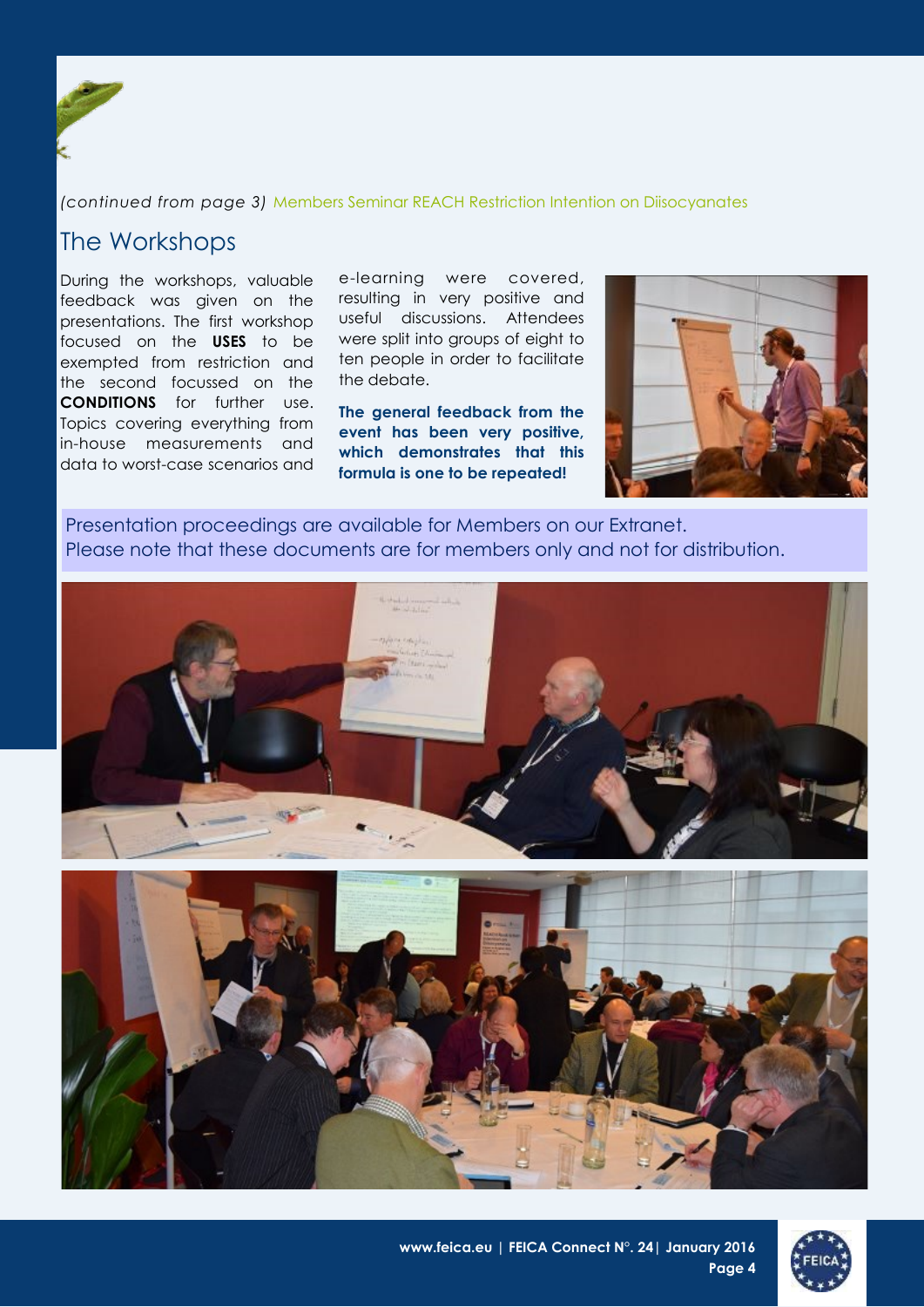## <span id="page-4-0"></span>**The FEICA European Adhesive & Sealant Conference and EXPO 2016**

Online registration and the "Call for Papers" for FEICA 2016 will be opening soon. You will be notified via email. In the meantime you can check out our conference website **www.feica-conferences.com.** 



www.feica.eu

www.feica-conferences.com



**www.feica.eu | FEICA Connect N°. 24| January 2016 Page 5**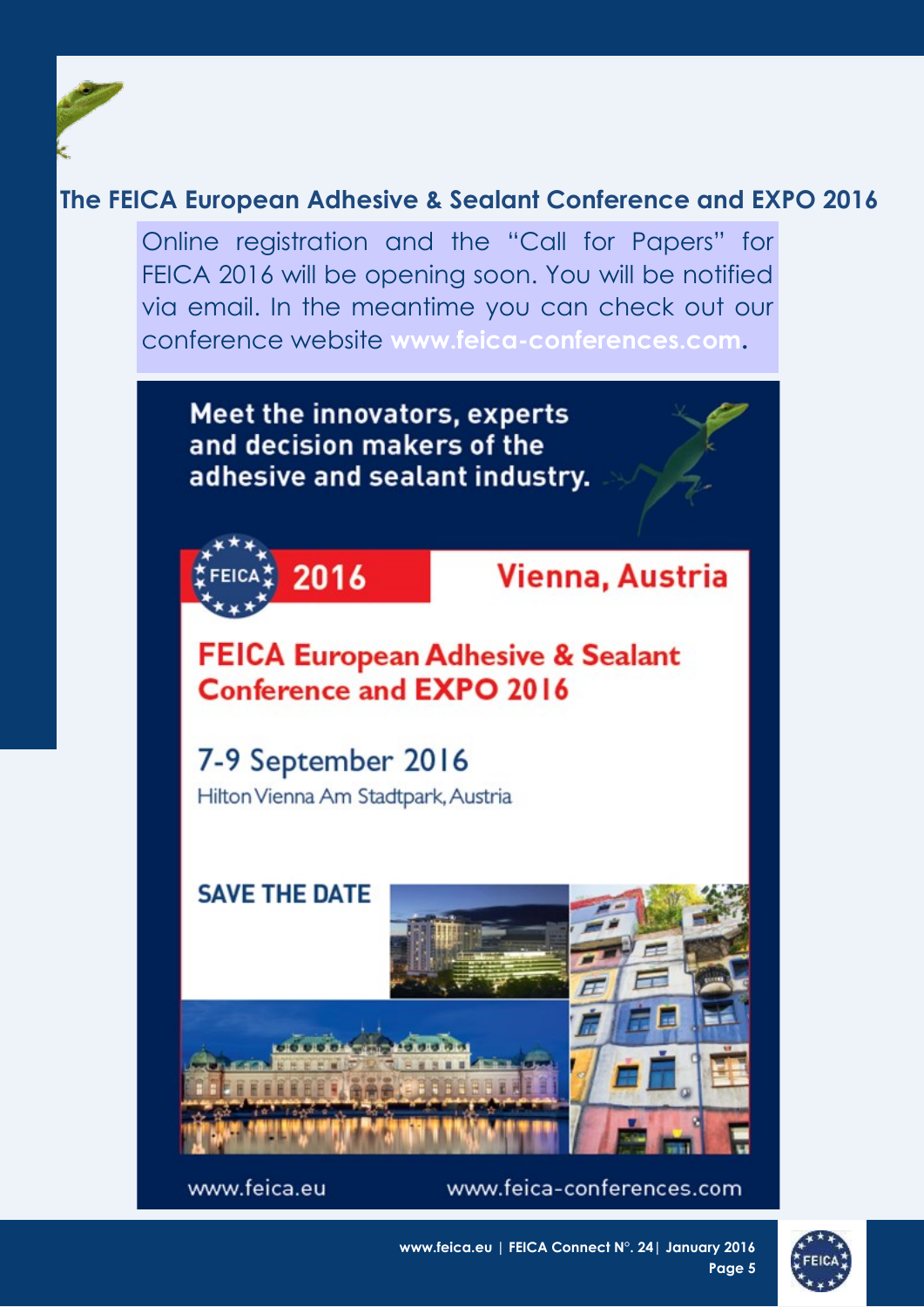## <span id="page-5-0"></span>European Model Environmental Product Declarations (EU Model EPDs)

We have mentioned EU Model EPDs in previous issues of CONNECT and are pleased to announce that a new set of EU Model EPDs is now available for our members in addition to the PU-based examples. The new ones are for epoxy-based products.

FEICA has developed several European Model EPDs with the support of thinkstep AG covering most of the construction products in our sector. The Model EPDs are structured by grouping the products according to chemical similarities. Each Model EPD represents the worst-case product of a given product class.

EU Model EPDs are the most suitable type of [EPDs f](http://www.feica.eu/ehs-sustainability/epd/model-epds-types-and-advantages)or adhesives and sealants. Rather than covering a particular range of products, they are structured according to chemical composition and cover all products within a certain range of formulations and applications. As the environmental impact of an adhesive or a sealant in a building is comparatively low (<1%), any differentiation between products would not contribute any more meaningful information due to the complexity of the system.

FEICA members and *their* members can declare that one or several of their products are covered by one of these EPDs. In order to do so they will need to request the guidelines via the FEICA website. More info available on the Institute Bauen und Umwelt (IBU) & FEICA websites:

IBU: http://construction[environment.com/hp11212/EPD-](http://construction-environment.com/hp11212/EPD-Overview.htm?ITServ=C49c75f15X1506011a081X31c8)[O v e r v i e w . h t m ?](http://construction-environment.com/hp11212/EPD-Overview.htm?ITServ=C49c75f15X1506011a081X31c8) [ITServ=C49c75f15X1506011a081X](http://construction-environment.com/hp11212/EPD-Overview.htm?ITServ=C49c75f15X1506011a081X31c8) [31c8](http://construction-environment.com/hp11212/EPD-Overview.htm?ITServ=C49c75f15X1506011a081X31c8)

FEICA: [http://www.feica.eu/ehs](http://www.feica.eu/ehs-sustainability/epd)[sustainability/epd](http://www.feica.eu/ehs-sustainability/epd)



## **We are convinced that the EU Model EPDs for the adhesive and sealant industry are not only crucial for sustainable development, but will lead to significant cost and time savings for companies.**

## Commission to reform and condense scientific committees **Non-food committees, Scher and Scenihr, to merge in April**

The scientific committees that assist the European Commission in its health and environmental policy making are to be reformed in April this year. The mandate of the Scientific Committee on Consumer Safety (SCCS), the Scientific Committee on Health and Environmental Risks (Scher) and Scientific

Committee on Emerging and Newly Identified Health Risks (Scenihr) will expire at the beginning of April.

The Commission Decision of 7 August 2015 sets out the new arrangements. These include a new committee to carry the name SCCS, and a second, effectively merging the Scher and the Scenihr, to be called the Scientific Committee on Health, Environmental and Emerging Risks (Scheer). Recent rules on special allowances, established for the Commission's expert groups, are to be made applicable to the committees as well. [http://ec.europa.eu/health/](http://ec.europa.eu/health/scientific_committees/docs/call_2015_5383_decision_en.pdf) [scientific\\_committees/docs/](http://ec.europa.eu/health/scientific_committees/docs/call_2015_5383_decision_en.pdf) call 2015 5383 decision en.pdf

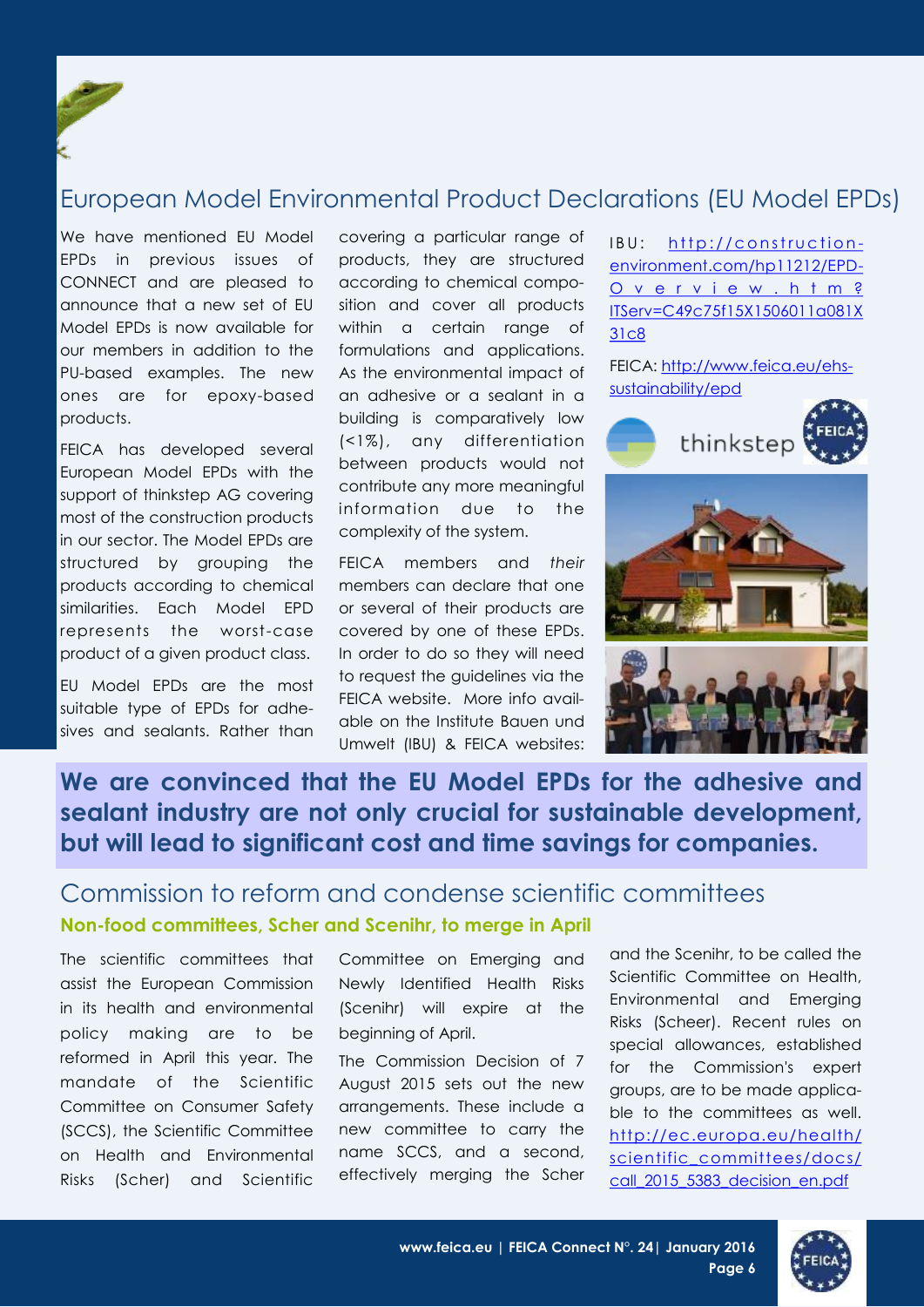<span id="page-6-0"></span>

## FEICA to accelerate its Sustainable Development (SD) awareness programme

Aligned with the SD Internal Position paper issued in 2015, and in agreement with the Executive Board, FEICA's SD committee will be implementing an awareness programme in 2016 within our membership.

FEICA's Sustainable Development awareness programme will include:

Communicating more SD emerging issues explaining in a compact format EU Policies under development that may potentially affect our industry such as the circular economy, green public procurement, waste recycling, and so on (four SD emerging issues have already been produced).

Circulating SD case stories or SD good practices, which outline, through practical examples, how large and small companies are reaping benefits by implementing SD principles in the adhesive and sealant industry.

Publishing an SD Glossary

**Please let us know via news@feica.eu whether your company would be interested in joining this effort by sending in your own case stories.** 

**The SD awareness programme was introduced at the National Association Members (NAM) plenary Forum, which took place in Vilamoura on 8**  September 2015, and **roadmap has consequently been drawn up with the various planned information streams.** 

**The role of the NAMs is of pivotal importance to this programme as they act as a relay to reach the SMEs and to explain the importance of endorsing the SD principles.**

More information is available on:  $http://www.feica.eu/ehs$ s u st a in a bility / s u st a in a b l e [development](http://www.feica.eu/ehs-sustainability/sustainable-development)

### **F E I C A ' S S U S T A I N A B L E DEVELOPMENT VISION**

The adhesive and sealant industry is committed to enabling a growing population to live a better life and to use the planet's resources more responsibly and efficiently.



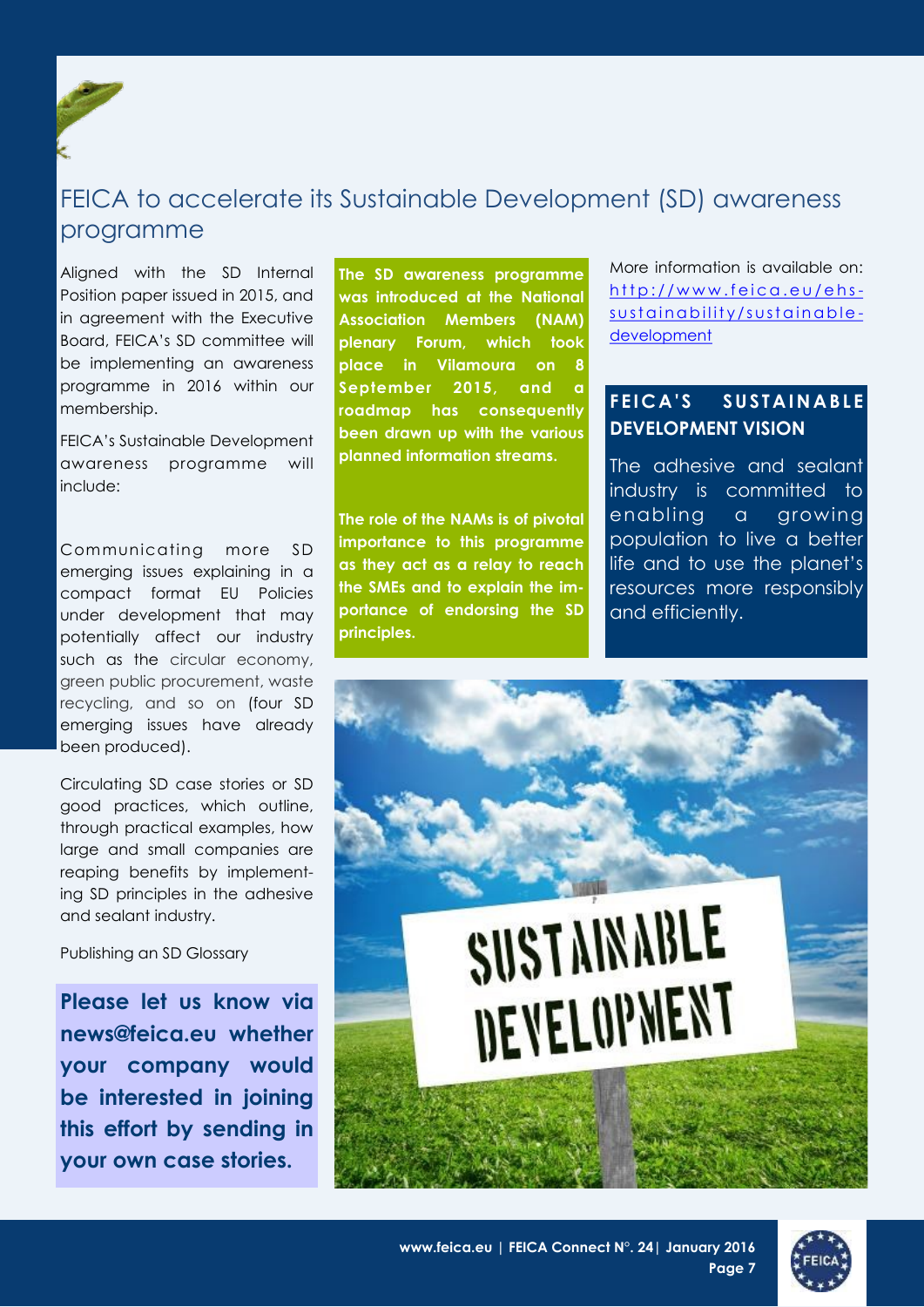<span id="page-7-0"></span>

## New FEICA Guidance at a Glance published: Exposure Scenarios (ES)

#### **FEICA's ES Series**

These FEICA publications aim to assist our members with their preparation to fulfil their obligations under REACH Regulation to communicate on the safe use of **mixtures** information within the supply chain.

#### **The first three publications in the ES series are:**

- **•** FFICA's contribution to ECHA's Chemical Safety Report/Exposure Scenario Roadmap
- The relevance of SpERCs to FEICA Members
- The relevance of SCEDs to FEICA Members.

While the first document is a general document explaining FEICA's contribution to the ECHA ES/CSR Roadmap, the second one addresses the Specific Environmental Release Categories (SpERCs), with an overview of their relevance to FEICA members.

The third publication explains the relevance of the Sector-Specific Consumer Exposure Determinants (SCEDS) to our members and how they facilitate your REACH requirements for communicating use conditions and habits.

**These documents were prepared by the FEICA Exposure Scenarios Technical Task Force.** 

**All Guidance papers can be downloaded from the Extranet (members only).** 

<http://www.feica.info/Extranet/>



## The downstream users of chemicals co-ordination group (DUCC) publishes new document on Safe Use of Mixtures

### **DUCC Guidance on "Sector-specific approaches towards developing & communicating information for the safe use of mixtures"**

Formulators have an important and challenging role under REACH in communicating safe use conditions of mixtures. Approaches have been developed under the CSR/ES roadmap which are now ready for formulators to use.

DUCC's [document o](http://tby.emailr.com/click.aspx?uid=4bbec034-ec87-4ff8-9689-75dd38705614&fw=http://tby.emailr.com/click.aspx%5bqm%5duid=%5band%5dfw=http://tby.emailr.com/click.aspx%5bqm%5duid=%5band%5dfw=http://www.ducc.eu/documents/Sector%5bpc%5d20specific%5bpc%5d20approac)n "Sector-Specific approaches towards developing and communicating information for the safe use of mixtures" explains the 'bottomup' approach developed by some downstream users sector associations (FEICA included) for deriving information on the safe use of mixtures.

**This approach has two main elements:** 

- Safe Use of Mixtures Information (SUMI), which aims at providing simplified and tailored information on the safe use of mixtures for *endusers*;
- Sector-Specific Workers Exposure Descriptions (SWEDs), which have the detailed information for the worker exposure assessment and are the basis of the SUMIs;

**ENES9: Materials from the ninth guidance**. **meeting of the Exchange Network on Exposure Scenarios (ENES9) are available on the ECHA [website.](http://tby.emailr.com/click.aspx?uid=4bbec034-ec87-4ff8-9689-75dd38705614&fw=http://tby.emailr.com/click.aspx%5bqm%5duid=%5band%5dfw=http://www.ducc.eu/News.aspx%5bsharp%5dnews5C:/Users/alenus/Documents/Custom%20Office%20Templates)**

The SUMIs were developed by DUCC sectors and the agreed template was presented at the ENES to the authorities, ECHA and other stakeholders.

The final version is included in the guidance. By contrast, the SWED template has not yet been finalised. These discussions are still ongoing under action 2.3.A of the CSA/ES roadmap.

FEICA is also working on the approach outlined in the document and, being a partner of DUCC, gave input to the

**The full document can be read on the DUCC [website.](http://tby.emailr.com/click.aspx?uid=4bbec034-ec87-4ff8-9689-75dd38705614&fw=http://tby.emailr.com/click.aspx%5bqm%5duid=%5band%5dfw=http://www.ducc.eu/News.aspx%5bsharp%5dnews5C:/Users/alenus/Documents/Custom%20Office%20Templates)**

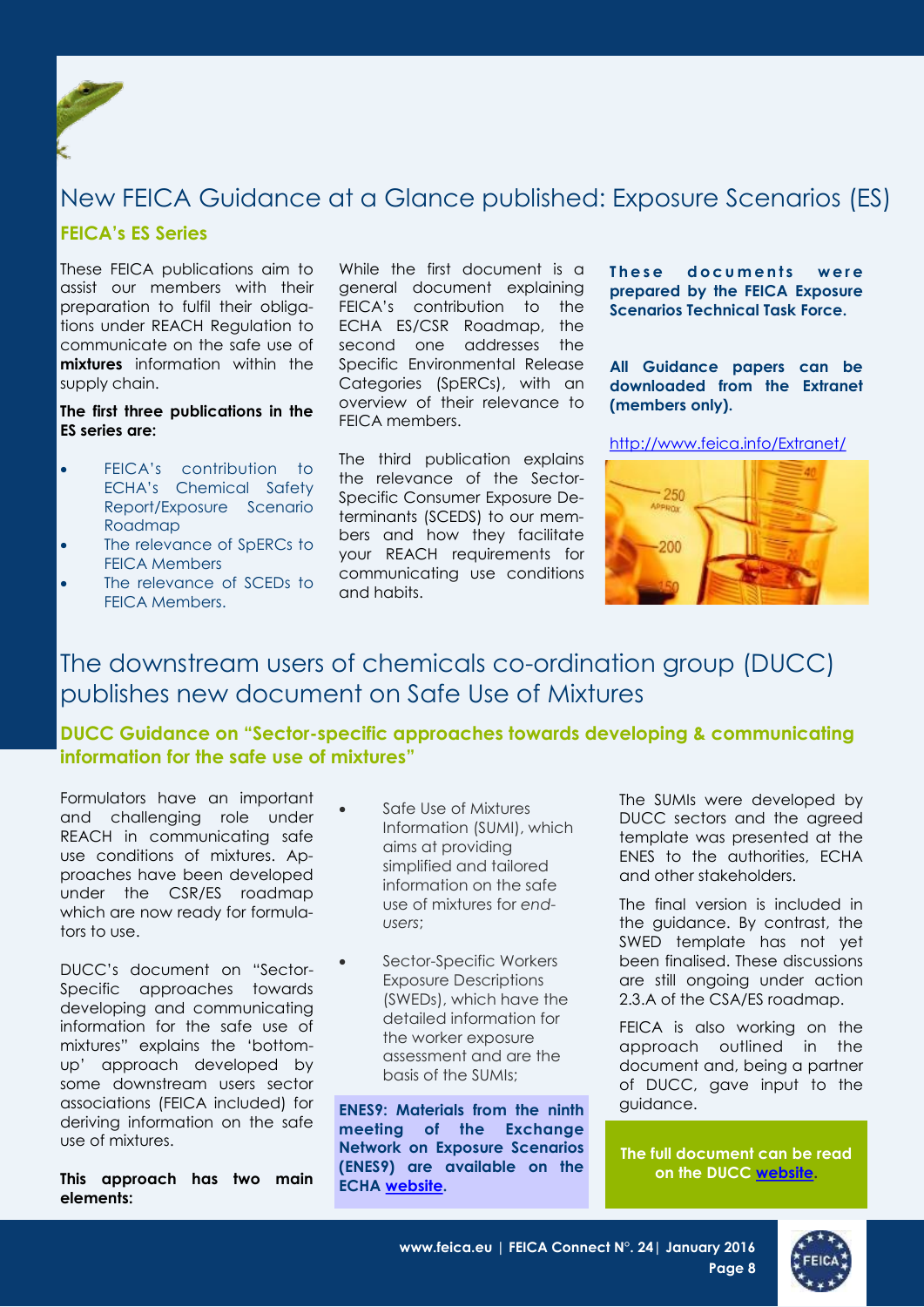## <span id="page-8-0"></span>FEICA Members REACH Info Day Exposure Scenarios

**REACH 2018: Improved supply chain communication**

# **FEICA Members Only REACH Info Day -Exposure Scenarios** Brussels, 4 November 2015

In the context of ECHA's Chemical Safety Assessment/ Exposure Scenario roadmap, and ahead of the REACH 2018 registration deadline, FEICA organised a "REACH Info Day" on 4 November 2015 in order to present the various "FEICA packages" that are being developed for improving the communication of the safe use and conditions of use of mixtures within the supply chain.

These "FEICA packages" consist of tools, fact sheets and guidance and are being developed specifically for the adhesive and sealant sector to help our members comply with the REACH Chemical Safety Assessments.

**The proceedings are available for FEICA members on the FEICA Extranet. These documents are for members only; not for distribution. The National Associations are welcome to share them with their members.** 





## **REACH 2018**

## Cefic updates ESCom (V2.1) phrase catalogue

**The European Chemical Industry Council (Cefic) released an updated version of the exposure scenario communication (ESCom) phrase catalogue.**

**Harmonised phrases in exposure scenarios help downstream users to recognise and understand information more readily.** 

**In addition, translation is simplified, with opportunities for improved quality and reduced cost.** 

**Whether you use chemicals or supply them, encourage all partners in your supply chain to use the ESCom Catalogue and other useful products of the CSR/ES Roadmap activities.**

**Version 2.1 is downloadable from the Cefic website here:**

[http://www.cefic.org/Industry](http://www.cefic.org/Industry-support/Implementing-reach/escom/)[support/Implementing-reach/](http://www.cefic.org/Industry-support/Implementing-reach/escom/) [escom/](http://www.cefic.org/Industry-support/Implementing-reach/escom/)

## About ESCom

Launched in 2010 with the continuous input of the European Chemicals Agency (ECHA), the ESCom standard for the exchange of Exposure Scenario (ES) data between IT systems has been developed to enable consistent and harmonised communication of ES information throughout the supply chain. This is a key process for the successful implementation of REACH.

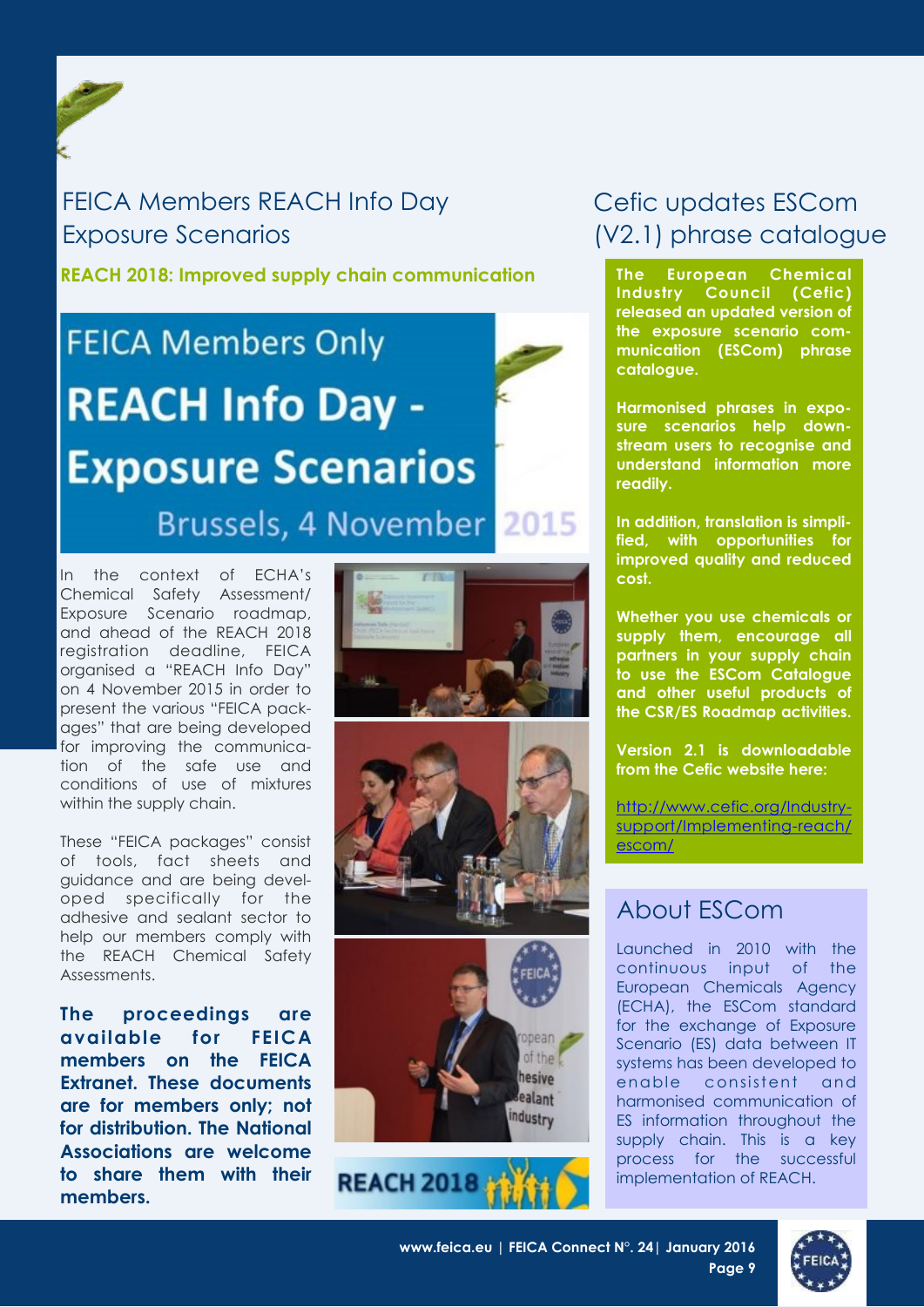<span id="page-9-0"></span>

The European Commission Implementing Regulation (EU) 2016/9 on the joint submission of data and data sharing in accordance with the REACH Regulation was published in the Official Journal of the European Union on 6 January 2016.

You can download the full text here:

[http://eur-lex.europa.eu/legal](http://eur-lex.europa.eu/legal-content/EN/TXT/?uri=uriserv:OJ.L_.2016.003.01.0041.01.ENG&toc=OJ:L:2016:003:TOC)[content/EN/TXT/?](http://eur-lex.europa.eu/legal-content/EN/TXT/?uri=uriserv:OJ.L_.2016.003.01.0041.01.ENG&toc=OJ:L:2016:003:TOC) [uri=uriserv:OJ.L\\_.2016.003.01.0041.](http://eur-lex.europa.eu/legal-content/EN/TXT/?uri=uriserv:OJ.L_.2016.003.01.0041.01.ENG&toc=OJ:L:2016:003:TOC) [01.ENG&toc=OJ:L:2016:003:TOC](http://eur-lex.europa.eu/legal-content/EN/TXT/?uri=uriserv:OJ.L_.2016.003.01.0041.01.ENG&toc=OJ:L:2016:003:TOC)

The Regulation defines more clearly what the terms 'fair, transparent and nondiscriminatory' mean for data sharing in the REACH Regulation and gives ECHA a mandate to ensure that all registrants of the same substance are part of one joint registration.

The regulation is applicable as of 26 January 2016.



## **One substance, one registration**

ECHA will have a stronger role in getting companies to submit a joint registration when there are multiple registrants for the same substance. The new REACH-IT, to be launched in late spring 2016, will not allow registrations outside of joint submissions.

While all registrants of the same substance must belong to the joint registration, in some cases, registrants can still submit their own data. For example, if there are disagreements about the selection of data, an opt-out for those data points is possible. This still means that all registrants of the same substance remain part of the joint registration.

ECHA is updating its IT tools, related guidance documents, and other support material to reflect the changes.

<http://echa.europa.eu/>

## ECHA introduces infocards

**ECHA** has launched a **completely new way of finding information about the chemicals that have been registered under REACH or have been notified to the CLP inventory.** 

Offering details on substance properties, hazards and uses, and on relevant regulatory activities and outcomes, ECHA believes that the changes have the potential, in the long term, to significantly increase the sum of public knowledge about chemicals.

ECHA's new website allows visitors to find information about up to **120 000 chemicals** in three layers of complexity: the simple infocard, the more detailed brief profile and the full source data.

**The infocard, the simplest level, gives information on the hazards of chemicals in plain English.** As reference material, you will find the press release, translated into **22 languages** on the ECHA website [here:](http://echa.europa.eu/view-article/-/journal_content/title/know-more-about-the-effects-of-the-chemicals-we-use-in-europe)

[http://echa.europa.eu/view](http://echa.europa.eu/view-article/-/journal_content/title/know-more-about-the-effects-of-the-chemicals-we-use-in-europe)[article/-/journal\\_content/title/](http://echa.europa.eu/view-article/-/journal_content/title/know-more-about-the-effects-of-the-chemicals-we-use-in-europe) [know-more-about-the-effects-of](http://echa.europa.eu/view-article/-/journal_content/title/know-more-about-the-effects-of-the-chemicals-we-use-in-europe)[the-chemicals-we-use-in-europe](http://echa.europa.eu/view-article/-/journal_content/title/know-more-about-the-effects-of-the-chemicals-we-use-in-europe)



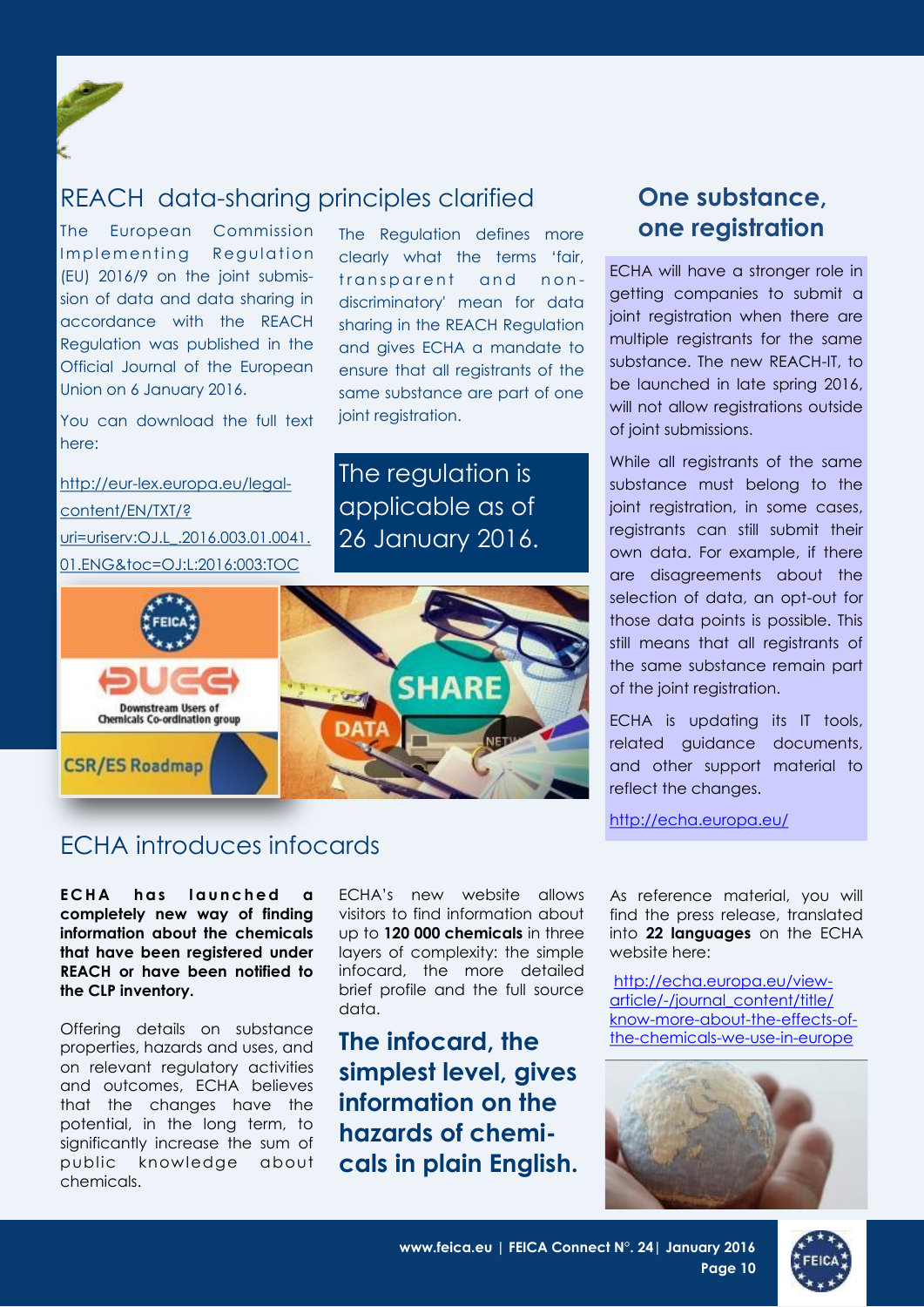## <span id="page-10-0"></span>Prioritisation process for regulatory affairs issues proves its worth

#### **FEICA's prioritisation tool deemed very efficient**

As an industry association, FEICA covers a vast scope of products and applications. However, with a diverse membership ranging from national associations to adhesive and sealant producers, it can be difficult to comprehensively gauge what the most relevant and pressing issues to focus on are. As a result, FEICA's European Technical Board (ETB) has developed a fair and transparent prioritisation process that has now been tried and

tested for more than half a decade.

Each year, the ETB reviews FEICA's list of regulatory issues and sets priorities for the next twelve months. To do this, FEICA's "**prioritisation tool"** is applied to each issue. In this process, the Technical Working Group ranks the issues according to the business importance (i.e. financial and administrative burden; sectors affected, etc) and the probability to achieve the agreed objectives, the idea is that our resources should only be allocated towards issues that score high enough in both areas.

This process has been designed especially for the prioritisation of regulatory issues and to ensure that the ETB is in a position to approve the topics that have come out "on top" in a straightforward and democratic manner. As a result, we ensure the best interests of our members. FEICA's work on horizontal political issues such as sustainability are not affected by this procedure. **FEICA members will soon be able to check what this year's priorities will be on www.feica.info/Extranet.**

## Synthesis of polyurethanes from CO2-based polyols: a challenge for sustainable adhesives - abstract by INESCOP

Raw materials used in adhesive polyurethane formulations for the footwear industry come from non -renewable fossil resources. This strong dependence of the chemical industry with regard to fossil fuels, such as oil, contributes negatively to the environment. For this reason, there is a trend towards sustainable products that minimise the use of oil resources.

Previous studies demonstrated the feasibility of replacing polyols, one of the essential components of polyurethanes, as vegetable oils, a sustainable alternative to sustainable polyurethanes. However, they compete with food production for humans or animal feed. In this sense, the use of carbon dioxide as a feedstock for the chemical industry is an interesting alternative to oil because

CO<sup>2</sup> is useful, versatile, nonflammable and its presence is abundant in the atmosphere. Specifically, carbon dioxide could be used for the synthesis of polyurethanes, one of the most polymers produced worldwide, currently dependent on fossil fuels.

This work focused on the synthesis of polyurethane adhesives containing polyols from CO<sub>2</sub>. They were synthesised with 4,4′ diphenylmethane diisocyanate (MDI) and 1,4-butanediol as a chain extender. The sustainable polyurethane adhesives derived from carbon dioxide were characterised by Fourier Transform Infrared Spectroscopy (FTIR) and thermogravimetric tests (TGA). Finally, the adhesion properties were measured from a T-peel test on leather/polyurethane

adhesive/SBR rubber joints, in order to establish the amount of CO2-based polyol that could be added to polyurethane adhesives satisfactorily to meet the quality requirements of footwear joints.

With thanks to INESCOP for this abstract. INESCOP - Footwear Technology Institute. Campo Alto Industrial Zone. 03600 Elda. Alicante. Spain.

The full article, Reference nr. JAAD1770, written by Elena Orgilés-[Calpena](http://www.sciencedirect.com/science/article/pii/S0143749615002304) , [Francisca Arán-Aís,](http://www.sciencedirect.com/science/article/pii/S0143749615002304) Ana M. Torró-Palau, Enrique Montiel-[Parreño,](http://www.sciencedirect.com/science/article/pii/S0143749615002304) [César Orgilés-Barceló](http://www.sciencedirect.com/science/article/pii/S0143749615002304) can be obtained from the International Journal of Adhesion and Adhesives via [http://](http://dx.doi.org/10.1016/j.ijadhadh.2015.12.027) [dx.doi.org/10.1016/j.ijadhadh.2015.12.027](http://dx.doi.org/10.1016/j.ijadhadh.2015.12.027)

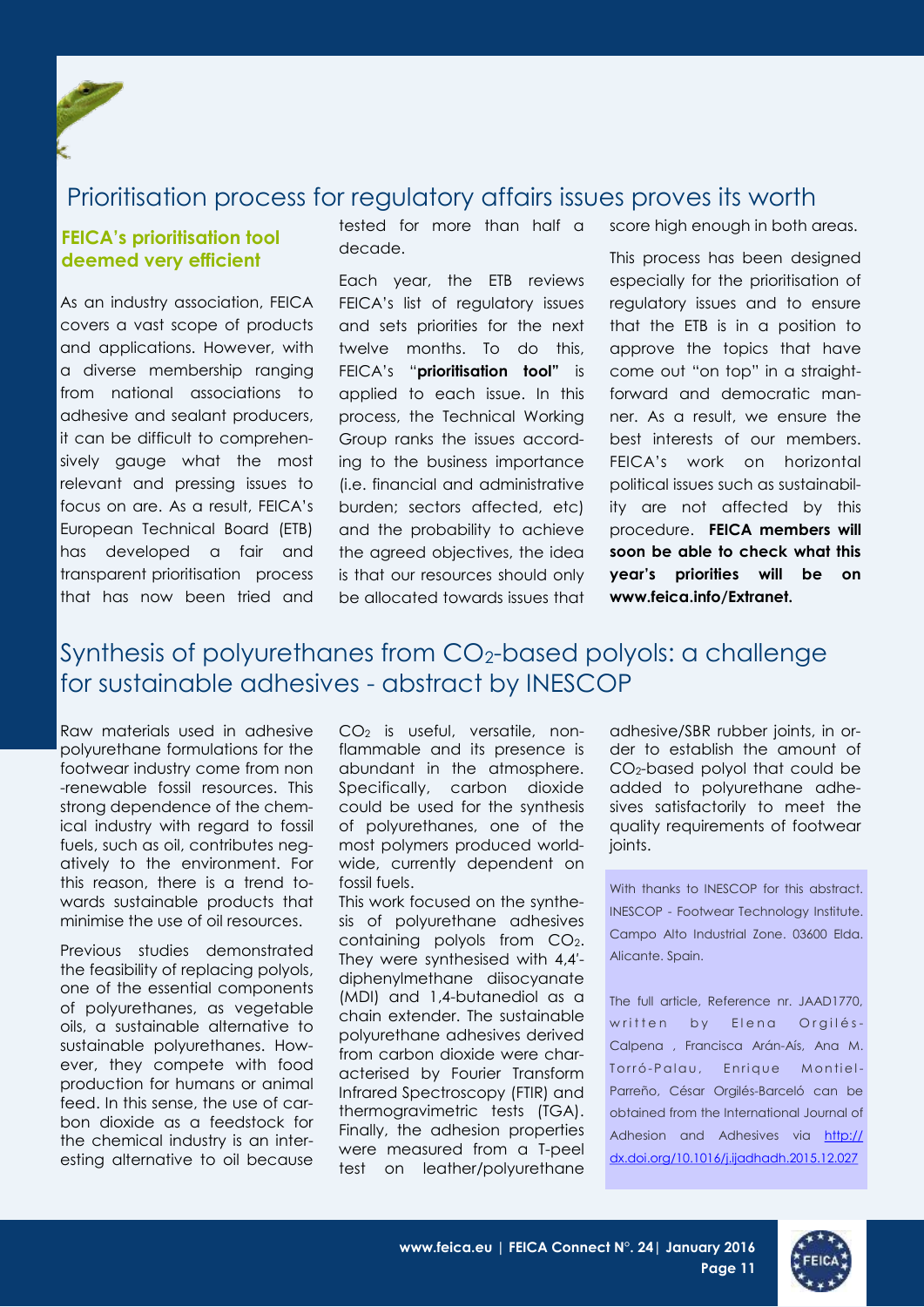## <span id="page-11-0"></span>The European Adhesives & Sealants Market Report 2014-2017



## French substitution bill for Hazardous **Chemicals**

The French National Assembly has given its first reading to a bill which would establish a list of hazardous chemicals that companies would be encouraged to substitute. The bill would not make substitution mandatory, but would require companies to check whether their products contain any of the substances on the list, and to report this to the country's National Institute for Industrial Environment and Risks (Ineris), should this is the case. Full text can be read here: [http://www.assemblee-](http://www.assemblee-nationale.fr/14/ta/ta0656.asp)

[nationale.fr/14/ta/ta0656.asp](http://www.assemblee-nationale.fr/14/ta/ta0656.asp)

**FEICA is pleased to announce that the 2014-2017 Market Report is available to order from our website via:**  <http://www.feica.eu/library/market-reports>

The aim of this report is to provide market statistics from an independent source which are updated at regular intervals. The analysis is based on primary research and consists of market knowledge obtained by direct interviews within the adhesive and sealant industry (formulators, raw material producers, equipment suppliers...), and analysed by CHEM Research.

The geographic scope of the study encompasses Europe, including Western Europe, Central and Eastern Europe (CEE) and Turkey. The European region is split into 16 regional markets, which are analysed by market segment and product category. The market size is defined for the year 2014 and a demand forecast for the period 2014-2017 is also provided. The statistical data are reported in tonnes and euro.